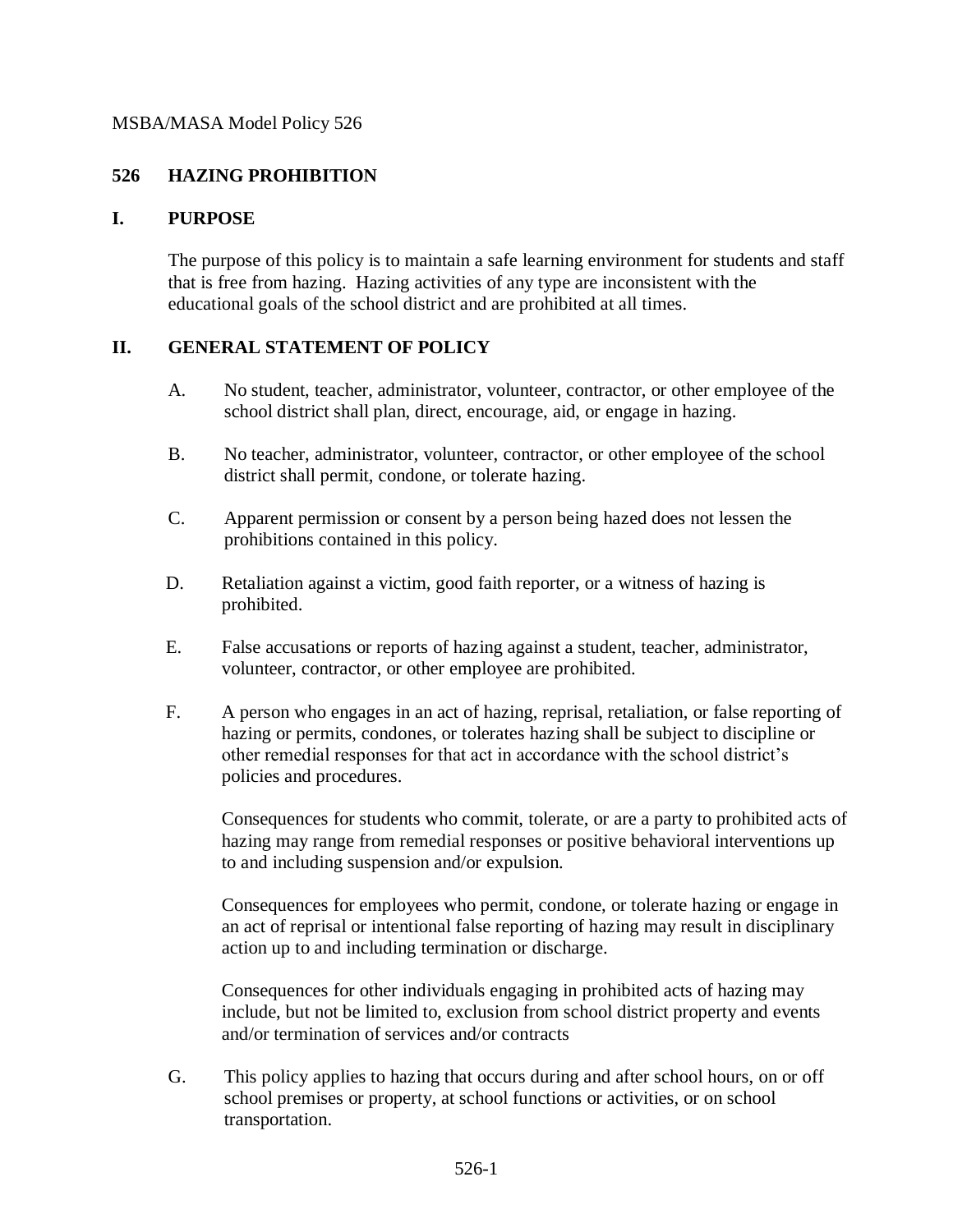- H. A person who engages in an act that violates school policy or law in order to be initiated into or affiliated with a student organization shall be subject to discipline for that act.
- I. The school district will act to investigate all complaints of hazing and will discipline or take appropriate action against any student, teacher, administrator, volunteer, contractor, or other employee of the school district who is found to have violated this policy.

### **III. DEFINITIONS**

- A. "Hazing" means committing an act against a student, or coercing a student into committing an act, that creates a substantial risk of harm to a person, in order for the student to be initiated into or affiliated with a student organization, or for any other school-related purpose. The term hazing includes, but is not limited to:
	- 1. Any type of physical brutality such as whipping beating, striking, branding, electronic shocking, or placing a harmful substance on the body.
	- 2. Any type of physical activity such as sleep deprivation, exposure to weather, confinement in a restricted area, calisthenics, or other activity that subjects the student to an unreasonable risk of harm or that adversely affects the mental or physical health or safety of the student.
	- 3. Any activity involving the consumption of any alcoholic beverage, drug, tobacco product, or any other food, liquid, or substance that subjects the student to an unreasonable risk of harm or that adversely affects the mental or physical health or safety of the student.
	- 4. Any activity that intimidates or threatens the student with ostracism, that subjects a student to extreme mental stress, embarrassment, shame, or humiliation, that adversely affects the mental health or dignity of the student or discourages the student from remaining in school.
	- 5. Any activity that causes or requires the student to perform a task that involves violation of state or federal law or of school district policies or regulations.
- B. "Immediately" means as soon as possible but in no event longer than 24 hours.
- C. "On school premises or school district property, or at school functions or activities, or on school transportation" means all school district buildings, school grounds, and school property or property immediately adjacent to school grounds, school bus stops, school buses, school vehicles, school contracted vehicles, or any other vehicles approved for school district purposes, the area of entrance or departure from school grounds, premises, or events, and all school-related functions, schoolsponsored activities, events, or trips. School district property also may mean a student's walking route to or from school for purposes of attending school or schoolrelated functions, activities, or events. While prohibiting hazing at these locations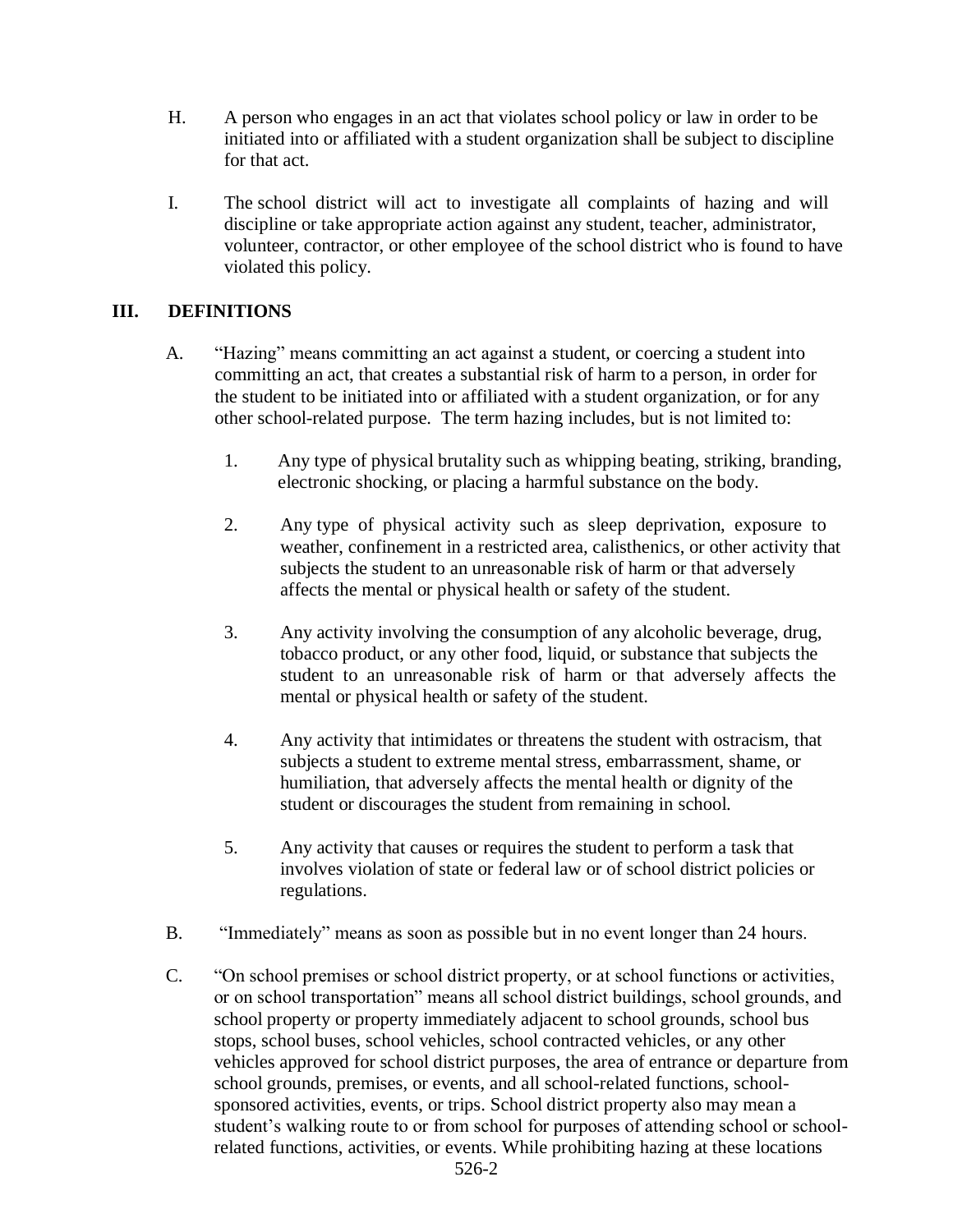and events, the school district does not represent that it will provide supervision or assume liability at these locations and events.

- D. "Remedial response" means a measure to stop and correct hazing, prevent hazing from recurring, and protect, support, and intervene on behalf of a student who is the target or victim of hazing.
- E. "Student" means a student enrolled in a public school or a charter school.
- F. "Student organization" means a group, club, or organization having students as its primary members or participants. It includes grade levels, classes, teams, activities, or particular school events. A student organization does not have to be an official school organization to come within the terms of this definition.

### **IV. REPORTING PROCEDURES**

- A. Any person who believes he or she has been the target or victim of hazing or any person with knowledge or belief of conduct which may constitute hazing shall report the alleged acts immediately to an appropriate school district official designated by this policy. A person may report hazing anonymously. However the school district may not rely solely on an anonymous report to determine discipline or other remedial responses
- B. The school district encourages the reporting party to use the report form available from the principal or building supervisor of each building or available for the school district office, but oral reports shall be considered complaints as well.

The building principal, the principal's designee, or the building supervisor (hereinafter building report taker) is the person responsible for receiving reports of hazing at the building level. Any adult school district personnel who receives a report of hazing prohibited by this policy shall inform the building report taker immediately. Any person may report hazing directly to a school district human rights officer or to the superintendent. If the complaint involves the building report taker, the complaint shall be made or filed directly with the superintendent or the school district human rights officer by the reporting party or complainant.

The building report taker shall ensure that this policy and its procedures, practices, consequences, and sanctions are fairly and fully implemented and shall serve as a primary contact on policy and procedural matters.

C. A teacher, administrator, volunteer, contractor, and other school employees shall be particularly alert to possible situations, circumstances, or events which might include hazing. Any such person who witnesses, observes, receives a report of, or has other knowledge or belief of conduct which may constitute hazing shall make reasonable efforts to address and resolve the hazing and shall inform the building report taker immediately. School district personnel who fail to inform the building report taker of conduct that may constitute hazing or who fail to make reasonable efforts to address and resolve the hazing in a timely manner may be subject to disciplinary action.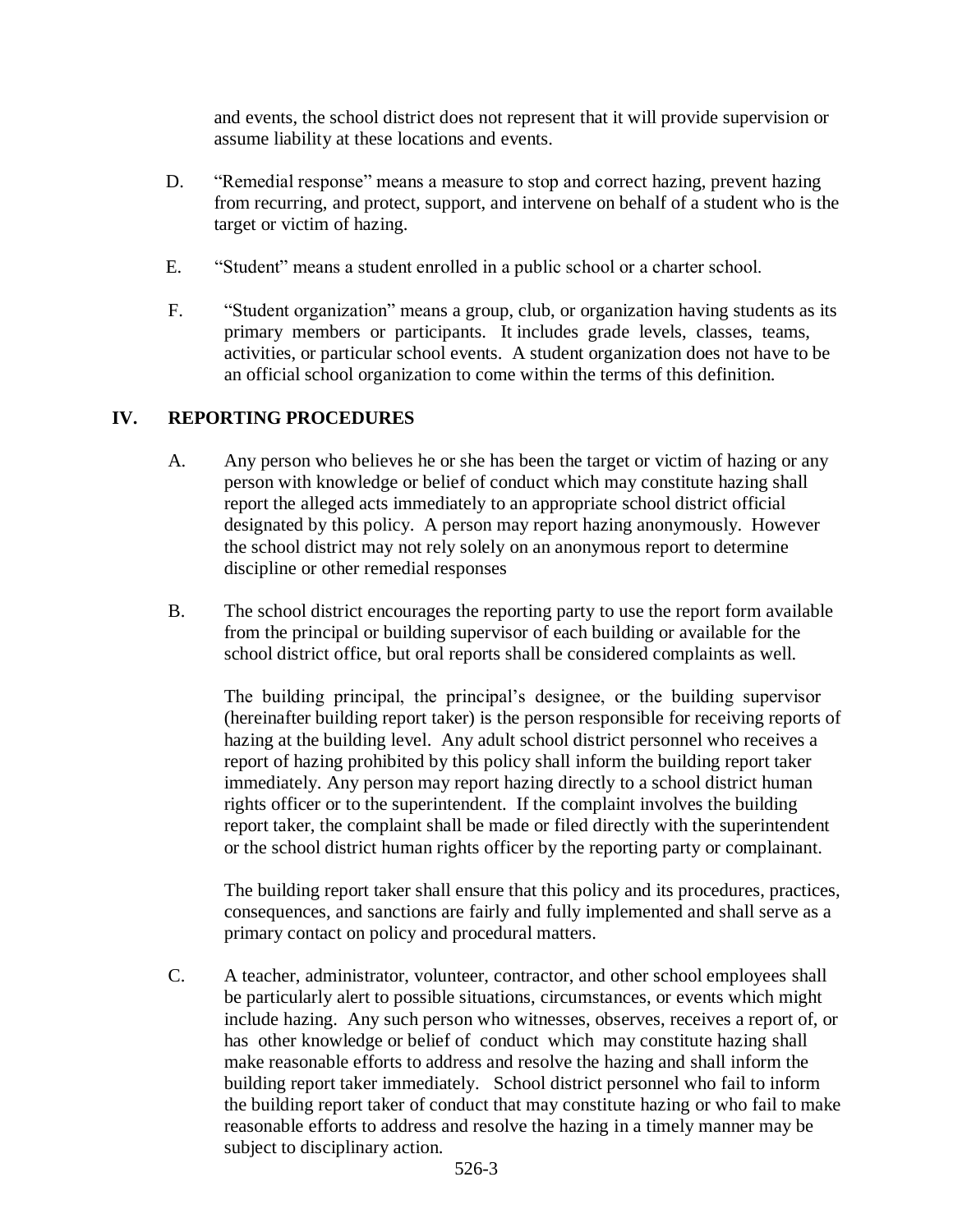- D. Submission of a good faith complaint or report of hazing will not affect the complainant or reporter's future employment, grades, work assignments, or educational or work environment.
- E. Reports of hazing are classified as private educational and/or personnel data and/or confidential investigative data and will not be disclosed except as permitted by law. The building report taker, in conjunction with the responsible authority, shall be responsible for keeping and regulating access to any report of hazing and the record of any resulting investigation.
- F. The school district will respect the privacy of the complainant(s), the individual(s) against whom the complaint is filed, and the witnesses as much as possible, consistent with the school district's legal obligations to investigate, to take appropriate action, and to comply with any discovery or disclosure obligations.

# **V. SCHOOL DISTRICT ACTION**

- A. Within three (3) days of the receipt of a complaint or report of hazing, the school district shall undertake or authorize an investigation by school district officials or a third party designated by the school district.
- B. The building report taker or other appropriate school district officials may take immediate steps, at its their discretion, to protect the target or victim of the hazing, the complainant, the reporter, and students, or others pending completion of an investigation of alleged hazing prohibited by this policy.
- C. The alleged perpetrator of the hazing shall be allowed the opportunity to present a defense during the investigation or prior to the imposition of discipline or other remedial responses
- D. Upon completion of an investigation, that determines hazing has occurred the school district will take appropriate action. Such action may include, but is not limited to, warning, suspension, exclusion, expulsion, transfer, remediation, termination, or discharge. Disciplinary consequences will be sufficiently severe to try to deter violations and to appropriately discipline prohibited behavior. School district action taken for violation of this policy will be consistent with the requirements of applicable collective bargaining agreements, applicable statutory authority, including the Minnesota Pupil Fair Dismissal Act and applicable school district policies and regulations.
- E. The school district is not authorized to disclose to a victim private educational or personnel data regarding an alleged perpetrator who is a student or employee of the school district. School officials will notify the parent(s) or guardian(s) of students who are targets or victims of hazing and the parent(s) of guardian(s) of alleged perpetrators of hazing who have been involved in a reported and confirmed hazing incident of the remedial or disciplinary action taken, to the extent permitted by law.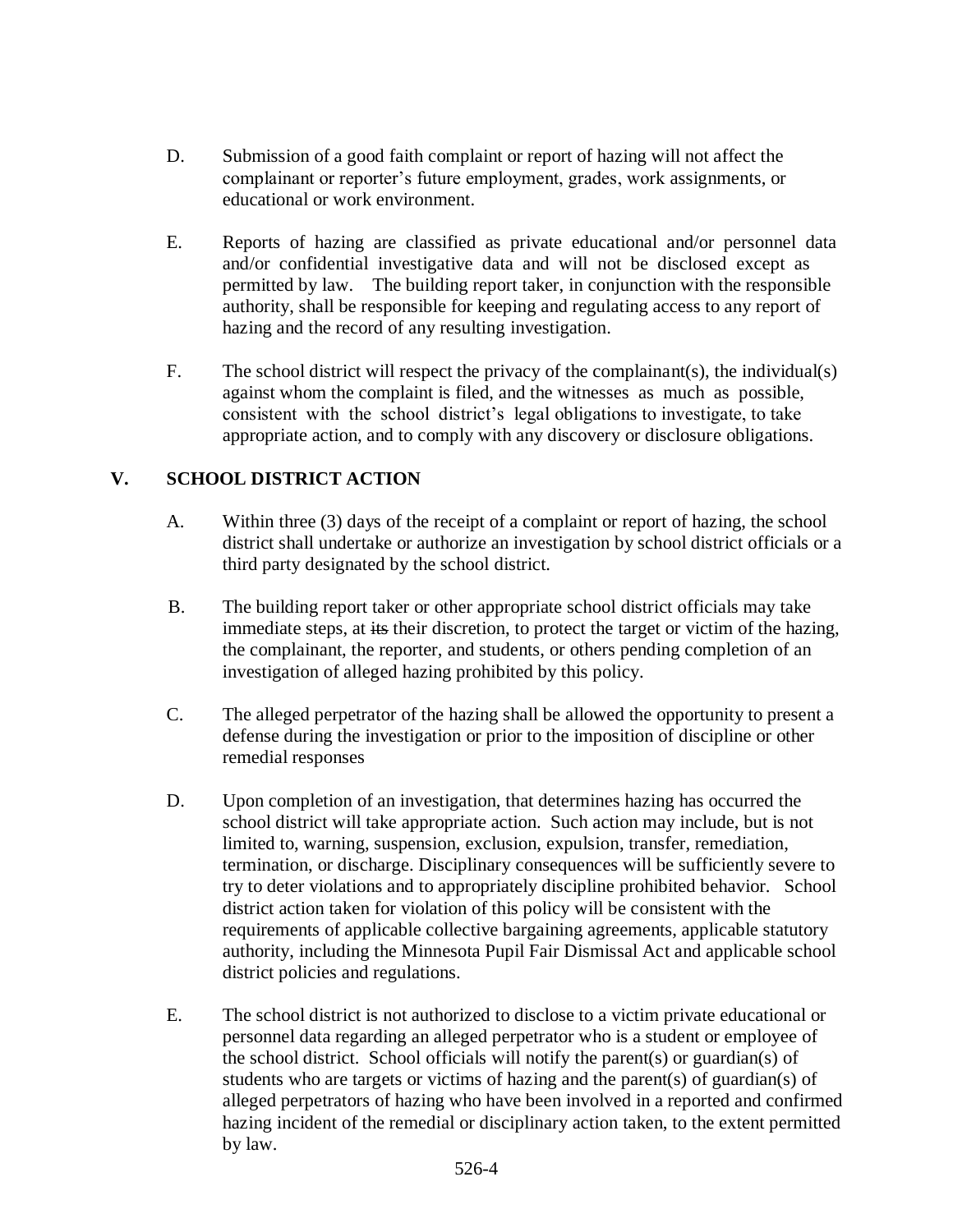F. In order to prevent or to respond to hazing committed by or directed against a child with a disability, the school district shall, where determined appropriate by the child's individualized education program (IEP) team or Section 504 team, allow the child's IEP or Section 504 plan to be drafted to address the skills and proficiencies the child needs as a result of the child's disability to allow the child to respond to or not to engage in hazing.

# **VI. RETALIATION OR REPRISAL**

The school district will discipline or take appropriate action against any student, teacher, administrator, volunteer, contractor, or other employee of the school district who commits an act of reprisal or who retaliates against any person who asserts, alleges, or makes a good faith report of alleged hazing who provides information about hazing, or who testifies, assists, or participates in an investigation, of alleged hazing who testifies, assists, or participates in a proceeding or hearing relating to such hazing. Retaliation includes, but is not limited to, any form of intimidation, reprisal, harassment, or intentional disparate treatment. Disciplinary consequences will be sufficiently severe to deter violations and to appropriately discipline the individual(s) who engaged in the prohibited conduct. Remedial responses to the prohibited conduct shall be tailored to the particular incident and nature of the conduct.

# **VII. DISSEMINATION OF POLICY**

- A. This policy shall appear and/or be referenced in each school's student handbook an and readily available on the District's website.
- B. The school district will develop a method of discussing this policy with students and employees.

# *Legal References:*

Minn. Stat. § 121A.031 (School Student Bullying Policy) (School Student Bullying Policy) Minn. Stat. § 121A.0311(Notice of the Rights and Responsibilities of Students and Parents Under the Safe and Supportive Minnesota Schools Act) Minn. Stat. § 121A.40-121A.56 (Pupil Fair Dismissal Act) Minn. Stat. § 121A.69 (Hazing Policy)

# *Cross References:*

MSBA/MASA Model Policy 403 (Discipline, Suspension, and Dismissal of School District Employees) MSBA/MASA Model Policy 413 (Harassment and Violence) MSBA/MASA Model Policy 506 (Student Discipline) MSBA/MASA Model Policy 514 (Bullying Prohibition Policy) MSBA/MASA Model Policy 525 (Violence Prevention [Applicable to Students and Staff])